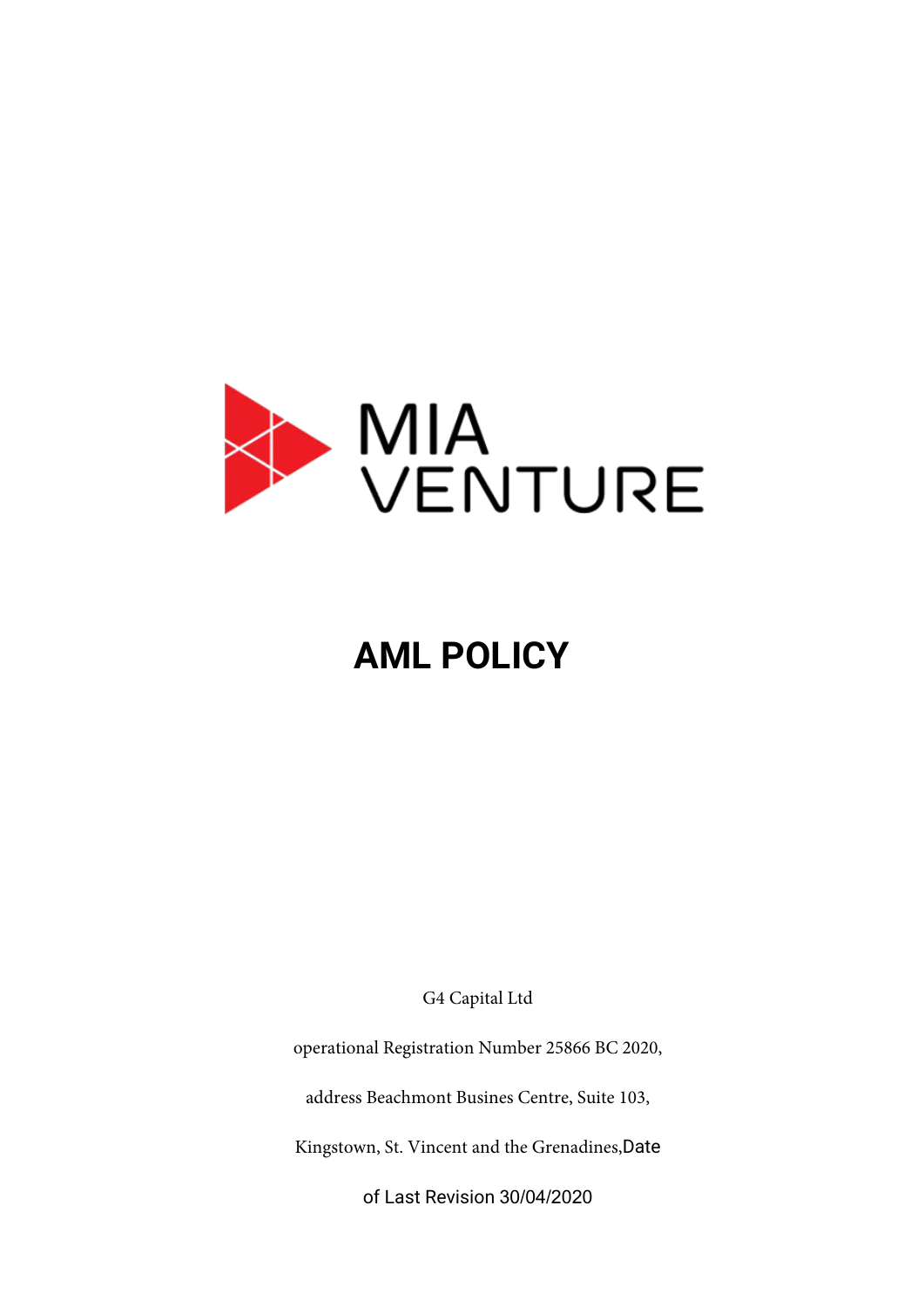**ANTIMONEY LAUNDERING POLICY AND PROCEDURES POLICY**

G4 Capital Ltd ("MIAVENTURE") is committed to the highest standards of the Anti-Money Laundering (AML) compliance and Anti-Terrorist Financing and requires the management, and employees to follow the named standards.

Money laundering – the process of converting funds, received from illegal activities (such as fraud, corruption, terrorism, etc.), into other funds or investments that look legitimate to hide or distort the real source of funds.

The process of money laundering can be divided into three sequential stages:

MIA<br>VENTURE

- Placement. At this stage funds are converted into financial instruments, such as checks, bank accounts, and money transfers, or can be used for purchasing high-value goods that can be resold. They can also be physically deposited into banks and non-bank institutions (e.g., currency exchangers). To avoid suspicion by the company, the launderer may as well make several deposits instead of depositing the whole sum at once, this form of placement is called smurfing.
- Layering. Funds are transferred or moved to other accounts and other financial instruments. It is performed to disguise the origin and disrupt the indication of the entity that made the multiple financial transactions. Moving funds around and changing in their form makes it complicated to trace the money being laundered.
- Integration. Funds get back into circulation as legitimate to purchase goods and services.

## **Anti-Money Laundering (AML) policy**

G4 Capital Ltd , like most companies providing services on the financial market, adheres to the principles of Anti-Money Laundering and actively prevents any actions that aim or facilitate the process of legalizing of illegally gained funds. AML policy means preventing the use of the company's services by criminals, with the aim of money laundering, terrorist financing or other criminal activity.

For this purpose, a strict policy on the detection, prevention and warning of the corresponding bodies of any suspicious activities was introduced by the company. Moreover, G4 Capital Ltd has no right to report clients that the law enforcement bodies are informed on their activity. A complex electronic system for identifying every company's client and conducting a detailed history of all operations was introduced as well.

To prevent money laundering, G4 Capital Ltd neither accepts nor pays cash under any circumstances. The company reserves the right to suspend any client's operation, which can be regarded as illegal or, may be related to money laundering in the opinion of the staff.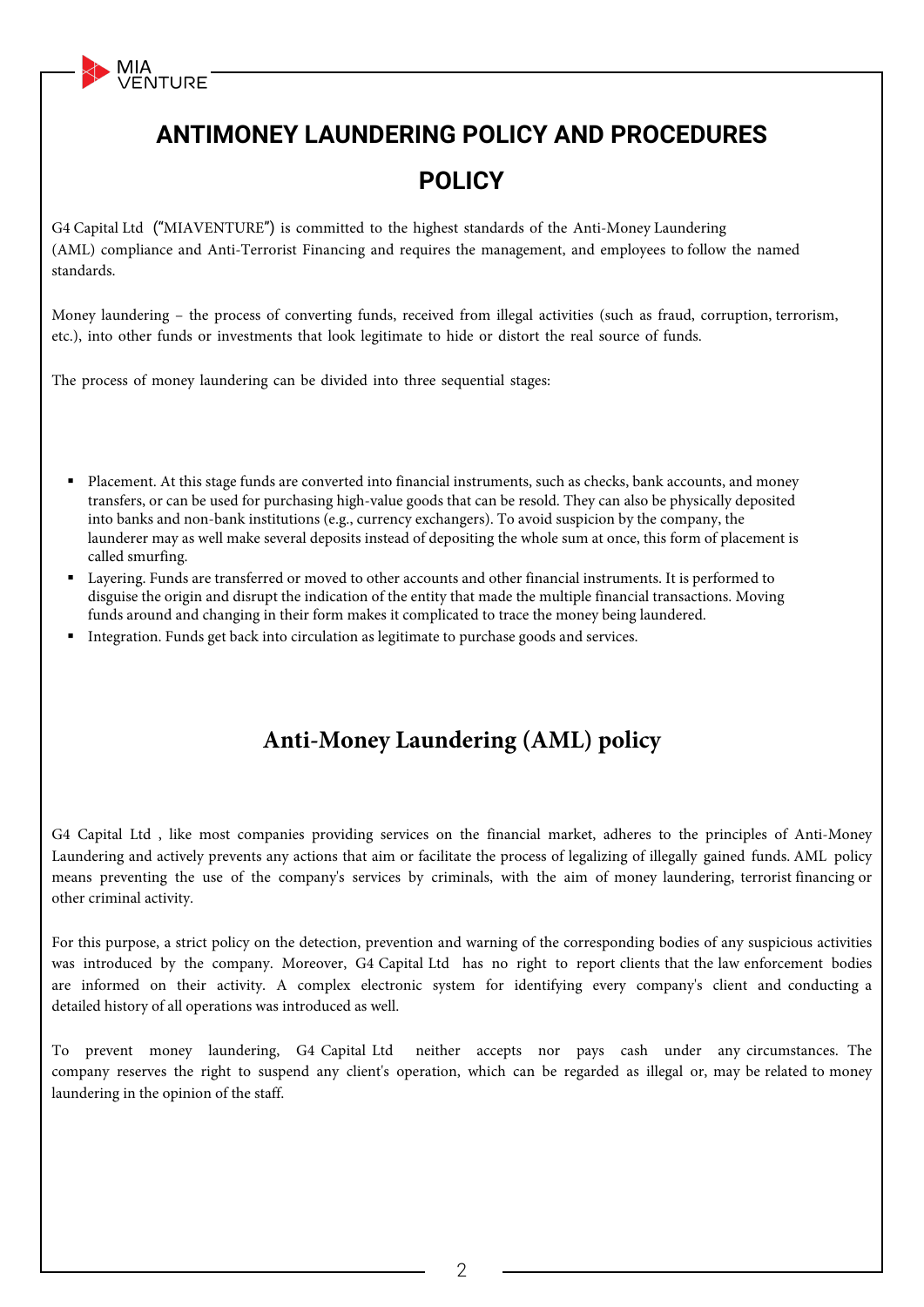

- G4 Capital Ltd will make sure that it is dealing with a real person or legal entity. G4 Capital Ltd also performs all the required measures in accordance with applicable law and regulations, issued by monetary authorities. The AML policy is being fulfilled within G4 Capital Ltd by means of the following:
- know your customer policy and due diligence
- **monitoring of client activity**
- **record keeping**

MIA<br>VENTURE

#### **Know Your Customer and Due Diligence**

Because of the company's commitment to the AML and KYC policies, each client of the company has to finish a verification procedure. Before MIAVENTURE starts any cooperation with the client, the company ensures that satisfactory evidence is produced or such other measures that will produce satisfactory evidence of the identity of any customer or counterparty are taken. The company as well applies heightened scrutiny to clients, who are residents of other countries, identified by credible sources as countries, having inadequate AML standards or that may represent a high risk for crime and corruption and to beneficial owners who resides in and whose funds are sourced from named countries.

#### **Individual clients**

During the process of registration, each Client provides personal information, specifically: full name; date of birth; origin; complete address, including phone number and city code. Individual Client sends the following documents because of the requirements of KYC and to confirm the indicated information:

- A high-resolution copy of the first page of local or international passport, where the photo and the signature are clearly seen, or a copy of driver's license with the same requirements. The indicated documents must be valid at least 6 months from the filing date.
- A high-resolution copy of a receipt of utility services payment or bank statement, containing the full client's name and the actual place of residence. These documents should not be older than 3 months from the date of filing.
- A live video conversation with the client in front of camera must be made in order to verify client's identity. Video conversation will take place over Skype, WhatsApp, Viber call.

The Company reserves the right to impose additional due diligence requirements to accept Clients residing in certain countries.

#### **Corporate clients**

In case the applicant company is listed on a recognised or approved stock exchange or when there is independent evidence to show that the applicant is a wholly owned subsidiary or a subsidiary under the control of such a company, no further steps to verify identity will normally be required. In case the company is unquoted and none of the principal directors or shareholders already has an account with JustForex, the official provides the following documents because of the requirements of KYC:

- a high-resolution copy of the certificate of incorporation/certificate;
- an extract from the Commercial Register, or equivalent document, evidencing the registration of corporate acts and amendments;
- names and addresses of all officers, directors and beneficial owners of the corporate entity;
- a high-resolution copy of Memorandum and Articles of Association or equivalent documents duly recorded with the competent registry;
- evidence of the company's registered address and the list of shareholders and directors;
- description and nature of business (including the date of commencement of the business, products or services provided; and the location of principal business).

This procedure is performed to establish the identity of the client and to help MIAVENTURE know/ understand the clients and their financial dealings to be able to provide the best services of online trading.